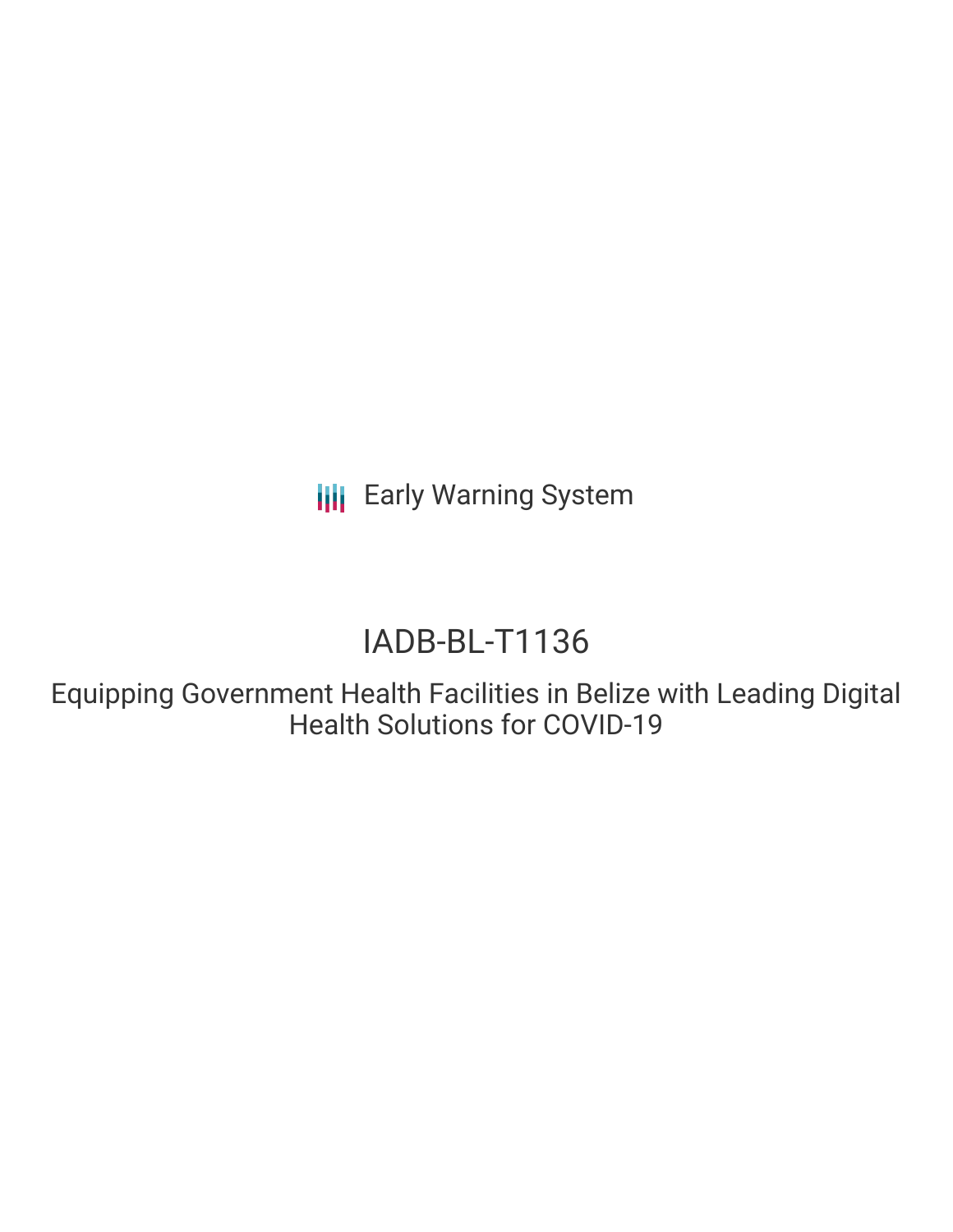

## **Quick Facts**

| <b>Countries</b>               | <b>Belize</b>                               |
|--------------------------------|---------------------------------------------|
| <b>Financial Institutions</b>  | Inter-American Development Bank (IADB)      |
| <b>Status</b>                  | Approved                                    |
| <b>Bank Risk Rating</b>        | C                                           |
| <b>Voting Date</b>             | 2020-05-27                                  |
| <b>Borrower</b>                | Government of Belize                        |
| <b>Sectors</b>                 | Education and Health, Technical Cooperation |
| <b>Investment Type(s)</b>      | Grant                                       |
| <b>Investment Amount (USD)</b> | $$0.12$ million                             |
| <b>Grant Amount (USD)</b>      | $$0.12$ million                             |
| <b>Project Cost (USD)</b>      | $$0.15$ million                             |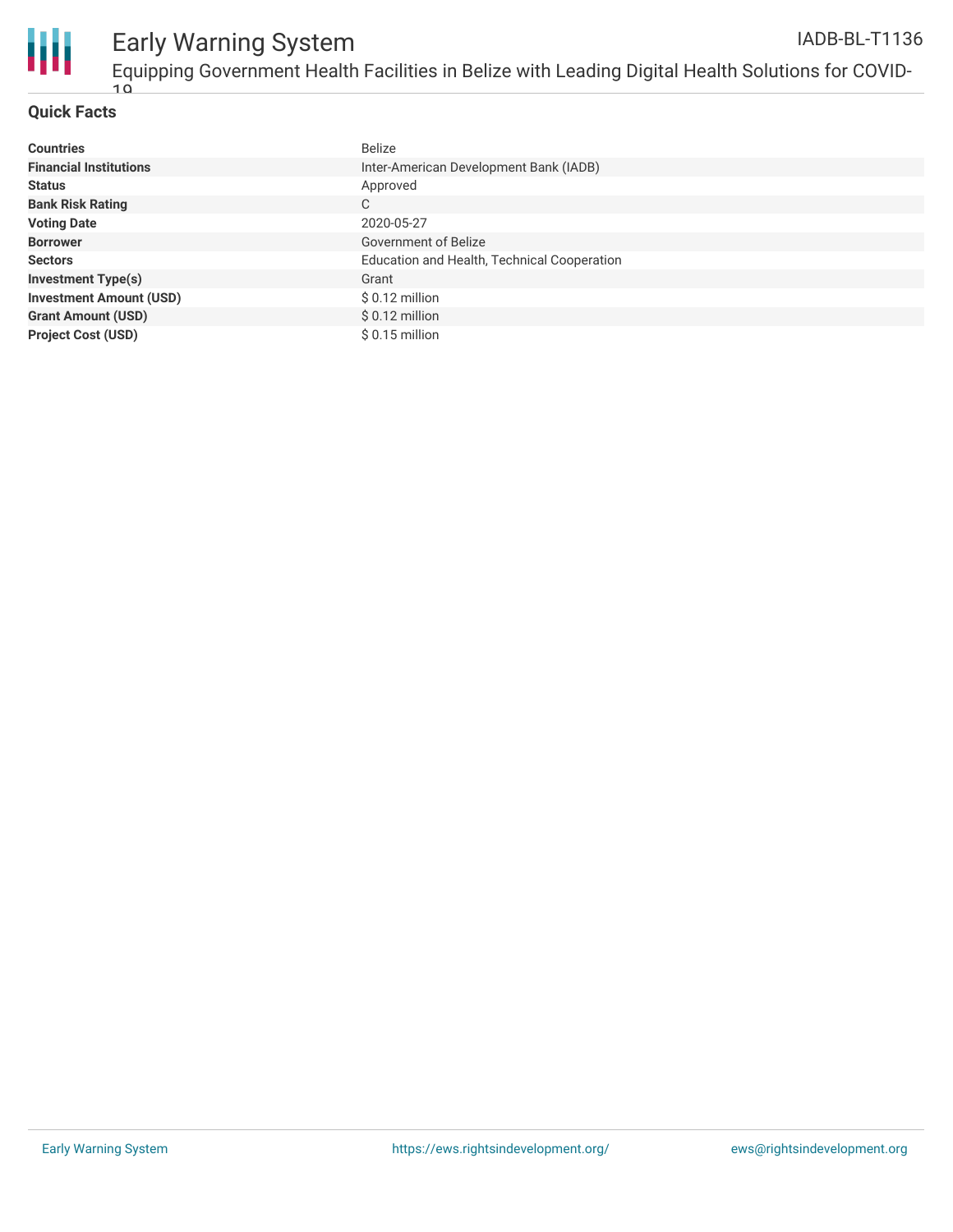

# **Project Description**

According to IADB website, the project aims to leverage the pre-existing digital health infrastructure operating in Belize, in partnership with the IDB and the Ministry of Health, to rapidly develop and deploy a suite of COVID-19 response technology solutions on CommCare.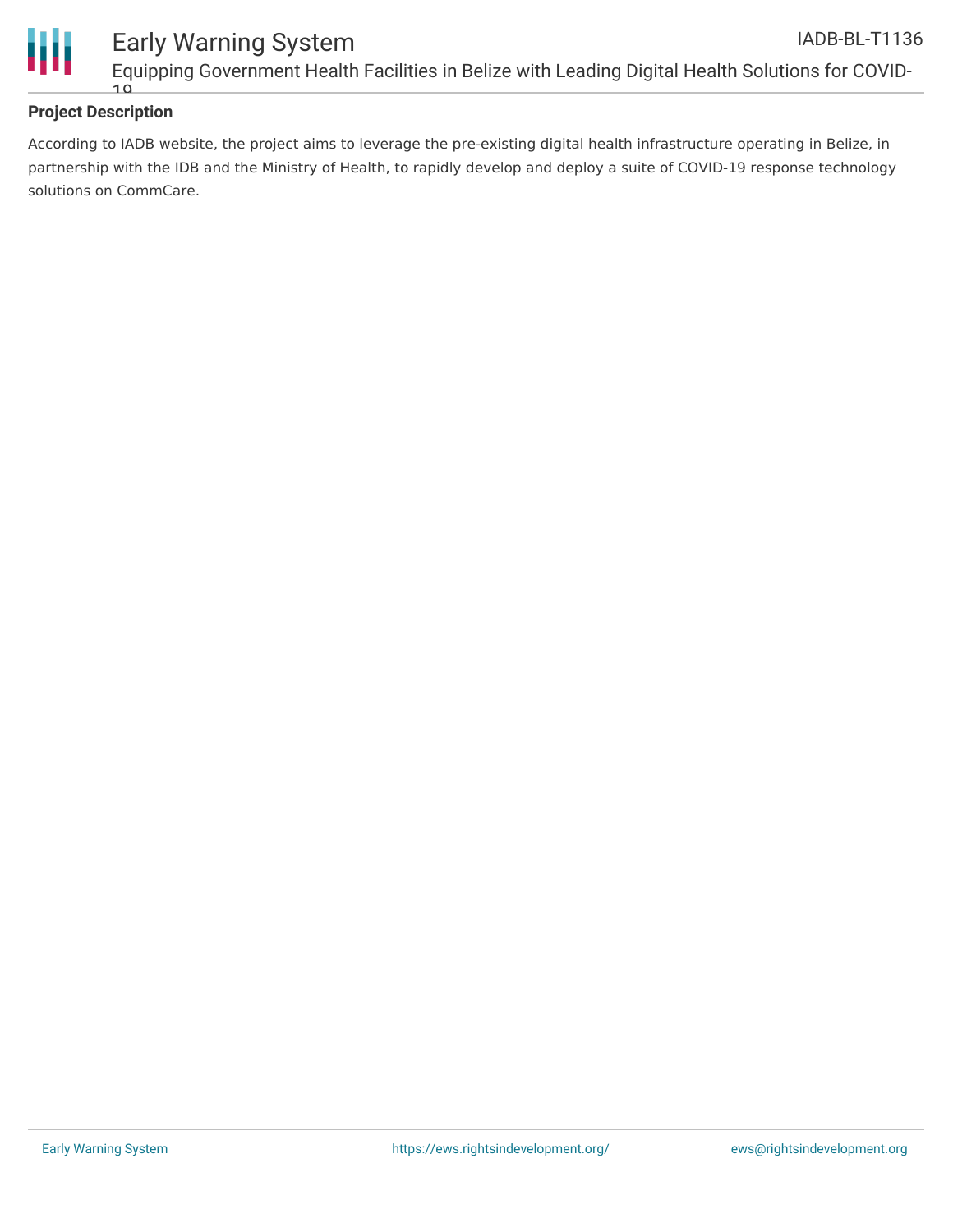

#### Early Warning System Equipping Government Health Facilities in Belize with Leading Digital Health Solutions for COVID- $10$ IADB-BL-T1136

### **Investment Description**

• Inter-American Development Bank (IADB)